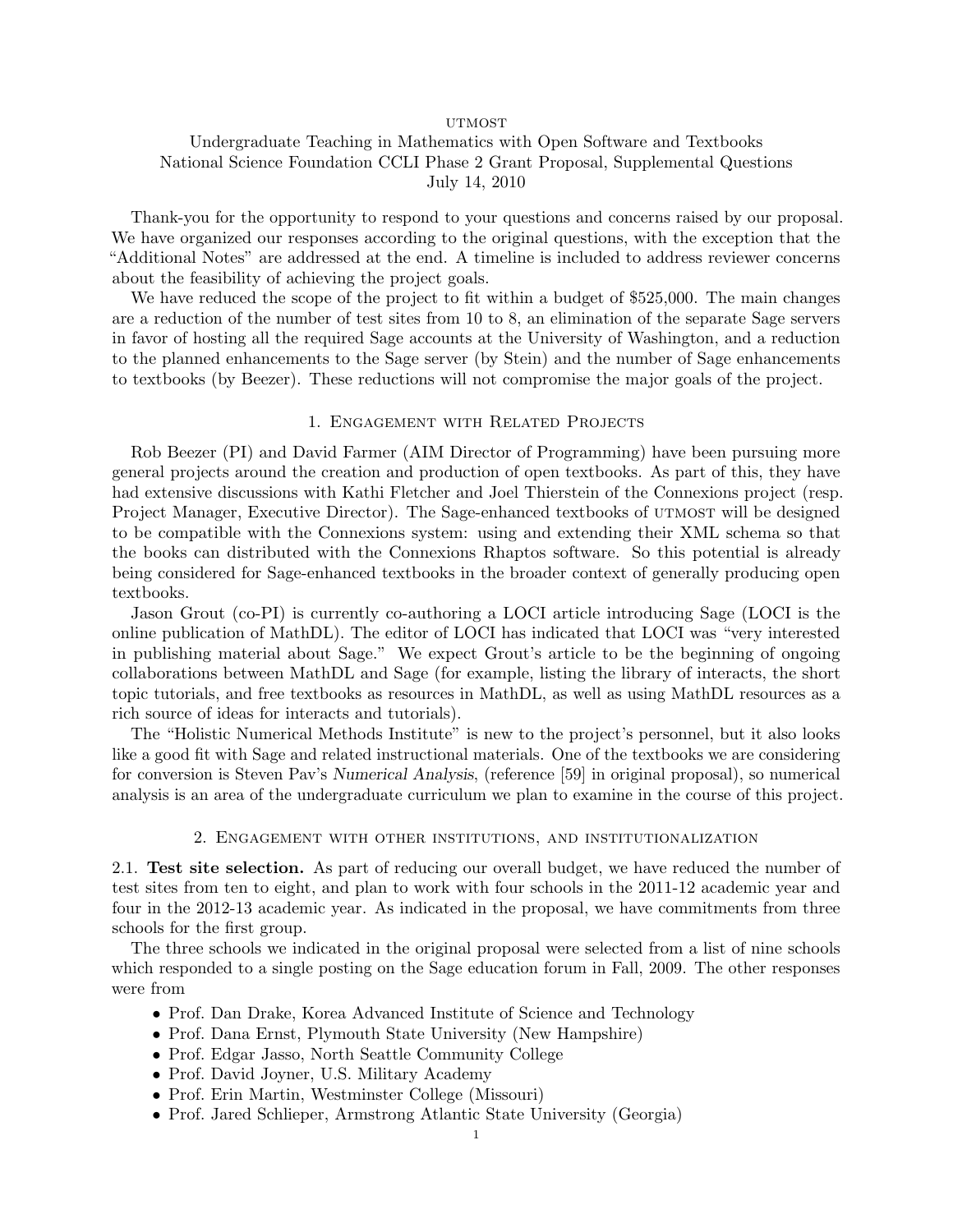We plan to advertise more widely, and directly solicit HBCU and MSI schools as we carefully select additional institutions to participate as test sites (see Section [2.2\)](#page-1-0). As part of this supplemental response, from this list of interested schools we have invited North Seattle Community College to be part of our second group of test sites. They quickly and enthusiastically agreed. A letter committing to their involvement is attached to the end of this response. This demonstrates interest from two-year institutions, and further demonstrates UTMOST's commitment to involving a broad range of institutions and students.

We believe that the reviewers' concerns about obtaining commitments from the remaining test schools would have been alleviated had we included this information in the original proposal. We plan to select the remaining test schools based on geographic location, diversity, and the suitability of available Sage-enhanced textbooks to the planned schedule of courses at the schools.

<span id="page-1-0"></span>2.2. Selecting diverse institutions. We believe that our selection of test schools also addresses reviewer concerns about diversity. Schools already committed include California State University, Dominguez Hills, which we selected in large part due to its diverse student population. CSUDH is listed as a Minority Serving Institution (MSI) [\[5\]](#page-8-0), with current minority enrollment (December 2009) totaling 70.8% of undergraduate enrollment [\[2\]](#page-8-1). Additionally, CSUDH is the lead institution on a 5-year Department of Education Title V cooperative grant for their "Gateways Math-Science Project," designed to support and encourage Hispanic students [\[3\]](#page-8-2). Finally, CSUDH actively participates in the Louis Stokes Alliance for Minority Participation program, designed to broaden participation in STEM disciplines [\[4\]](#page-8-3). This program is a statewide initiative with funding from the National Science Foundation (HRD-0802628). UTMOST plans to have similar success in recruiting an HBCU as part of our second group.

We are contacting Nate Dean and Kent Morrison to help with additional efforts to engage HBCU and MSI schools. Prof. Nate Dean (Texas State University) is President of the National Association of Mathematicians, whose main objectives include "the promotion of excellence in the mathematical sciences and the promotion of the mathematical development of underrepresented American minorities" [\[7\]](#page-8-4). Professor Dean is familiar with Sage and we have begun discussions seeking his assistance with identifying possible HBCU that could be test sites. Prof. Kent Morrison (AIM, Cal Poly San Luis Obispo) has worked closely with faculty from several HBCU's at the July 2009 AIM Workshop, "Research experiences for undergraduate faculty" [\[1\]](#page-8-5) and is involved with this proposal through the AIM Editorial Board. He has extensive experience with mathematical software and used Sage in this recent workshop (which was also attended by Nate Dean). So he will be another valuable and knowledgeable contact when we select the second group of test sites.

2.3. Institutionalization of project results. We will provide extensive support to our test site faculty, in part through each project member serving individually as a liaison with just one school at a time and also through participation in Sage Days workshops. At the conclusion of the project, those faculty will be well-qualified to assist their departmental colleagues. As described in the proposal: "Teacher-authors will offer training to others at their institution on how to use Sage and how to use Sage-enhanced materials in the classroom. Such training could be offered as departmental workshops or seminars." This addresses the institutionalization of the skills required for ongoing use of the material developed by UTMOST.

The other issue with institutionalization is cost. The ongoing costs are negligible and Sage will continue to provide support forums, the main public <sagenb.org> server and new releases of the software and free textbooks through its extensive community and continued success attracting grant support from a variety of sources. Test sites already committed have expressed great enthusiasm for participating with the broader Sage project for the long-term. So we believe that the efforts we initiate will be well-placed to continue.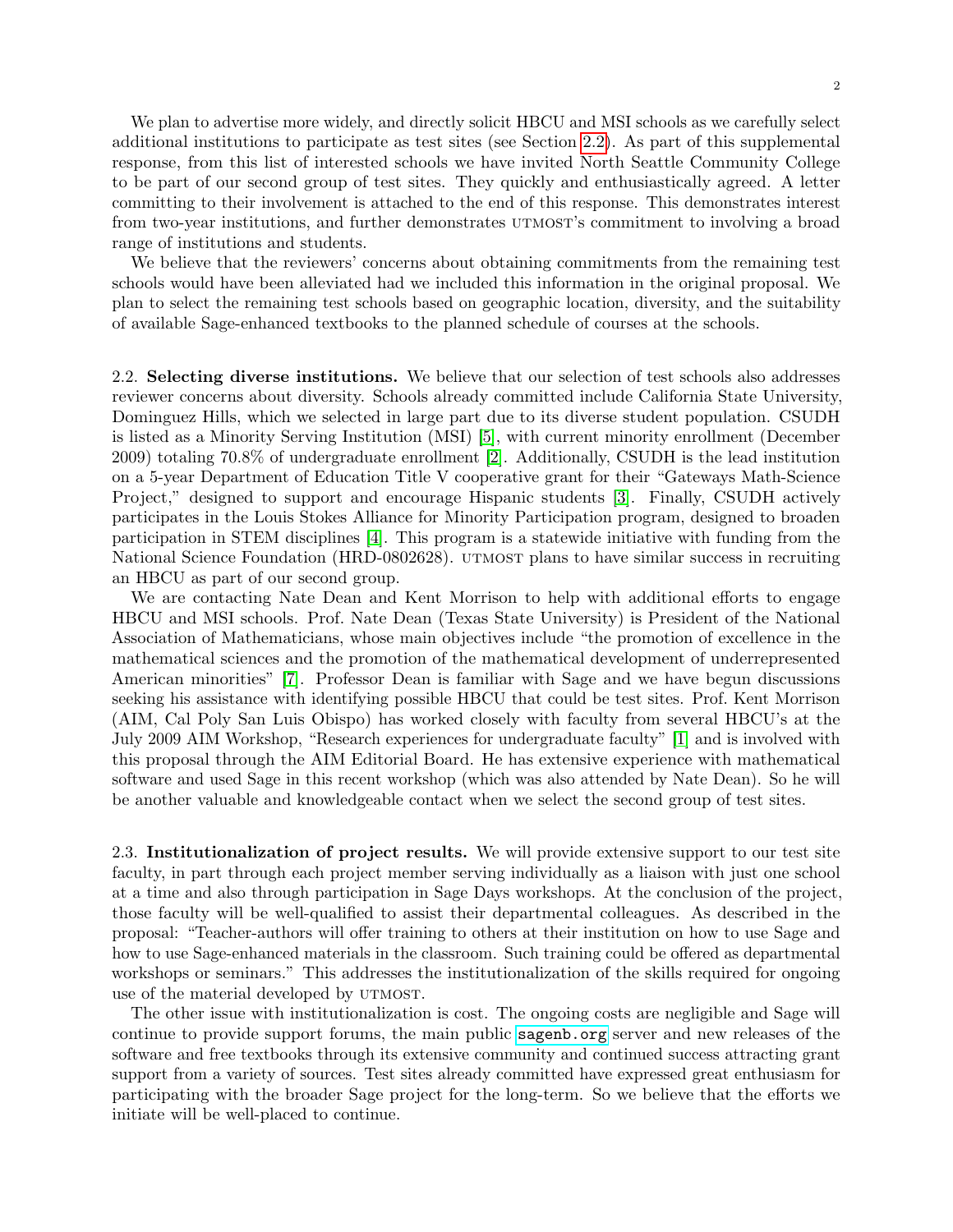## 3. Project Details and Management

3.1. Breadth of activities. In response to concerns that our plans are overly ambitious and in concert with the requested budget reduction we have:

- Reduced the number of test sites from ten to eight.
- Eliminated trials of physical servers at test sites.
- Eliminated providing support and documentation for server administration (Section 8.3).
- Provided realistic estimates of interacts and subject guides to be produced (Section 5.2).

We have created a short table of Team Member Roles (Section [3.4\)](#page-3-0), and updated our timeline (an internal document we did not include in the original proposal), given as an appendix. A careful examination of our modified plans has made us confident that we can achieve the project's goals with the time and resources requested.

3.2. Scope of interacts, subject guides, worksheets. In addition to the textbooks we will enhance, we plan to produce a number of subject-specific materials that can be used in a wide variety of settings, e.g., as classroom aids, lab demonstrations, homework investigations, homework help, etc. These materials will range from Sage worksheet tutorials for major topics to self-contained "interacts" that explore a specific aspect of a problem using buttons, sliders, and other controls. We plan to create an easily-searchable repository of at least 100 high-quality, peer-reviewed interacts which will be included in every copy of Sage. Examples of some interacts that faculty have already been using in a variety of settings can be found at <http://wiki.sagemath.org/interact/>. For calculus 1, calculus 2, multivariable calculus, and differential equations, we (or faculty at test sites) will also create short tutorials that address major topics in each course ("subject guides"). As time allows, we may also create short tutorials for other courses such as statistics or math modeling. A few examples of worksheets that explore topics or guide student investigations in the classroom, in the computer lab, or as part of homework assignments are:

- Optimization (multivariable calculus): <http://sage.cs.drake.edu/home/pub/33/>
- Changing bases (linear algebra): <http://sagenb.org/home/pub/2225/>
- Approximating integrals (calculus 1, 2): <http://sagenb.org/home/pub/1847/>
- Approximating polynomials (numerical analysis): [http://sage.cs.drake.edu/home/pub/](http://sage.cs.drake.edu/home/pub/2/) [2/](http://sage.cs.drake.edu/home/pub/2/)

3.3. AIM Editorial Board. All members will be faculty actively engaged in teaching undergraduate math classes and who have had experience using or trying to use mathematical software in the classroom. Members will include people with experience writing textbooks for a commercial publisher, and people with experience editing a mathematics publication such as one of the MAA journals. Faculty who have expressed an interest in serving include:

- Prof. David Austin, Grand Valley State University Regular Contributor, American Mathematical Society Feature Column Organizer, Sage Days 9, August 2008
- Prof. Fernando Gouvêa, Colby College Editor, Mathematical Association of America Focus (newsmagazine) Editor, Mathematical Association of America Reviews (online book reviews)
- Prof. George Jennings, California State University, Dominguez Hills Content Review Panelist, California State Board of Education, 2000, 2005, and 2007 Instructional Materials Advisory Panelist, California State Board of Education, 1998
- Prof. Kent Morrison, Cal Poly, San Luis Obispo AIM Visiting Researcher Convener, proposed Editorial Board
- Prof. Frank Sottile, Texas A&M University Associate Editor, SIAM Journal on Discrete Mathematics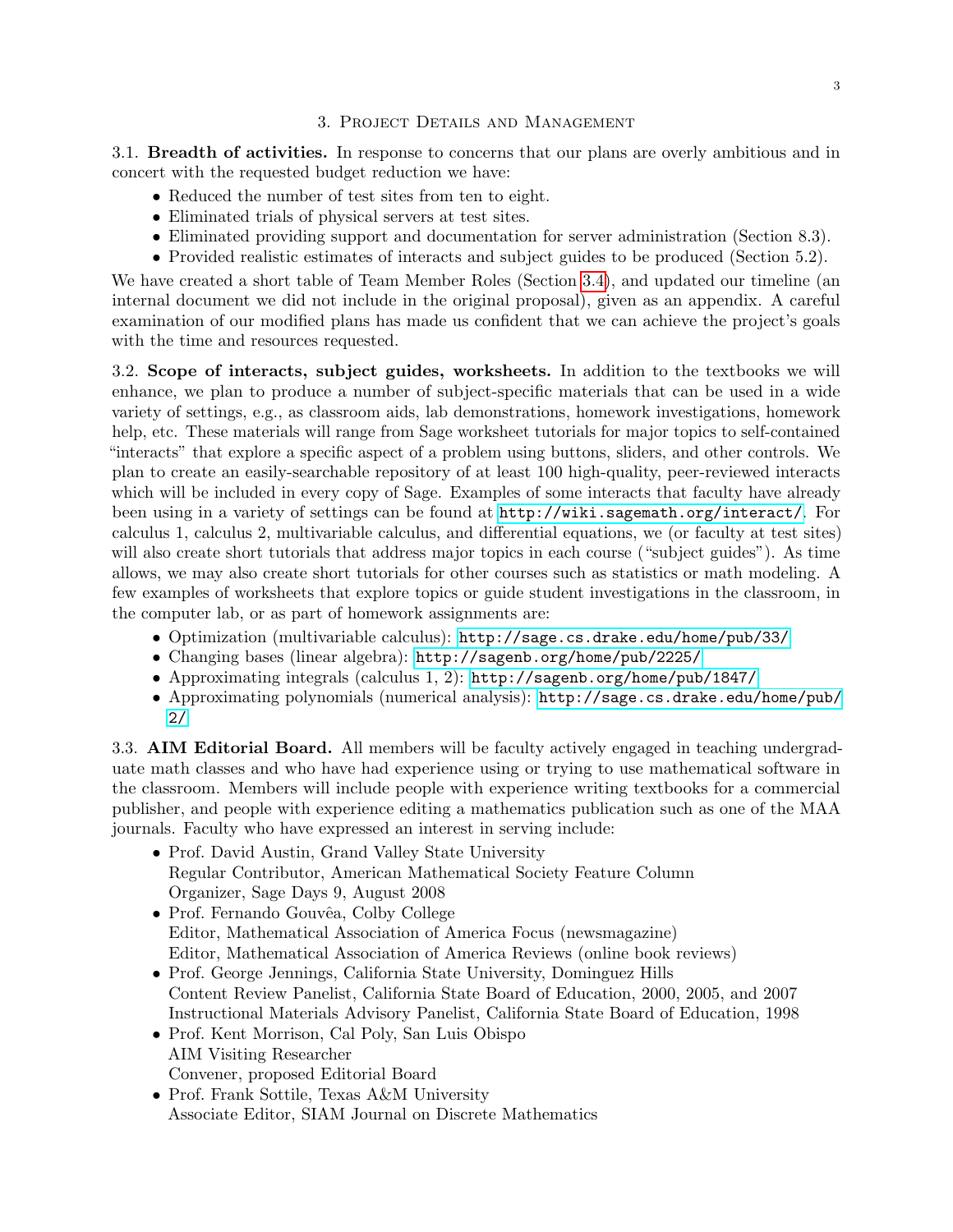<span id="page-3-0"></span>3.4. Team members' responsibilities. The table below clarifies the team members' primary and secondary responsibilities. An appendix contains a more detailed timeline to further describe the relationship between the project's activities, personnel and schedule.

| Team Member Roles |                             |                                                           |  |  |  |  |  |  |  |
|-------------------|-----------------------------|-----------------------------------------------------------|--|--|--|--|--|--|--|
| Personnel         | Primary                     | Secondary                                                 |  |  |  |  |  |  |  |
| AIM               | <b>AIM Editorial Board</b>  | Grant Administration                                      |  |  |  |  |  |  |  |
|                   | (Dissemination)             |                                                           |  |  |  |  |  |  |  |
| Beezer            | <b>Textbook Conversions</b> | Linear Algebra Textbook<br>Notebook Support for Textbooks |  |  |  |  |  |  |  |
|                   | Abstract Algebra            |                                                           |  |  |  |  |  |  |  |
|                   | Linear Algebra              | Sage Library Code                                         |  |  |  |  |  |  |  |
|                   | Number Theory               | Interacts, Subject Guides                                 |  |  |  |  |  |  |  |
|                   |                             | Test Site Liaison (2 sites)                               |  |  |  |  |  |  |  |
|                   |                             | Organize Sage Days                                        |  |  |  |  |  |  |  |
| Grout             | Notebook Improvements       | Sage Library Code                                         |  |  |  |  |  |  |  |
|                   | Features                    | Interacts, Subject Guides                                 |  |  |  |  |  |  |  |
|                   | Usability                   | Test Site Liaison (2 sites)                               |  |  |  |  |  |  |  |
|                   | <b>Textbook Conversion</b>  | Organize Sage Days                                        |  |  |  |  |  |  |  |
|                   | Interact Search             |                                                           |  |  |  |  |  |  |  |
| Hassi             | Evaluation Specialist       |                                                           |  |  |  |  |  |  |  |
| Judson            | Evaluation Liaison          | Abstract Algebra Textbook                                 |  |  |  |  |  |  |  |
|                   |                             | Test Site Liaison (2 sites)                               |  |  |  |  |  |  |  |
|                   |                             | Organize Sage Days                                        |  |  |  |  |  |  |  |
| Kedlaya           |                             | Test Site Liaison (1 site)                                |  |  |  |  |  |  |  |
|                   |                             | Organize Sage Days                                        |  |  |  |  |  |  |  |
| Stein             | Notebook Improvements       | Number Theory Textbook                                    |  |  |  |  |  |  |  |
|                   | Design                      | Sage Library Code                                         |  |  |  |  |  |  |  |
|                   | Usability                   | Interacts, Subject Guides                                 |  |  |  |  |  |  |  |
|                   | Scalability                 | Test Site Liaison (1 site)                                |  |  |  |  |  |  |  |
|                   | Textbook Support            | Organize Sage Days                                        |  |  |  |  |  |  |  |

## 4. Evaluation

4.1. Previous assessment. The proposed project would be the first systematic evaluation of the effect of using Sage on teaching in undergraduate courses. However, there is evidence that faculty interest in using Sage is definitely increasing. A professional development workshop sponsored by the Mathematical Association of America, devoted to using Sage in undergraduate teaching, had more interest than the enrollment limit allowed. The Short Course at this summer's MAA MathFest will explain the use of Sage in algebra and combinatorics. This course is notable as none of the five presenters is a regular participant in the Sage development community. The Sage forum devoted exclusively to educational uses of Sage, sage-edu, now has 326 members, many of whom have adopted Sage in various capacities in their classrooms (both high schools and universities).

Three of the project PI's have used Sage extensively in their courses and found it very beneficial for their teaching.

• Stein has used Sage to illustrate ideas in number theory, in concert with his textbook Elementary Number Theory. Additionally, he has taught courses about Sage itself, introducing students to mathematical experiments and explorations using Sage. Stein's students have noted that learning the basics of the Python programming language have been helpful with their other science and engineering courses where Python is being used more frequently.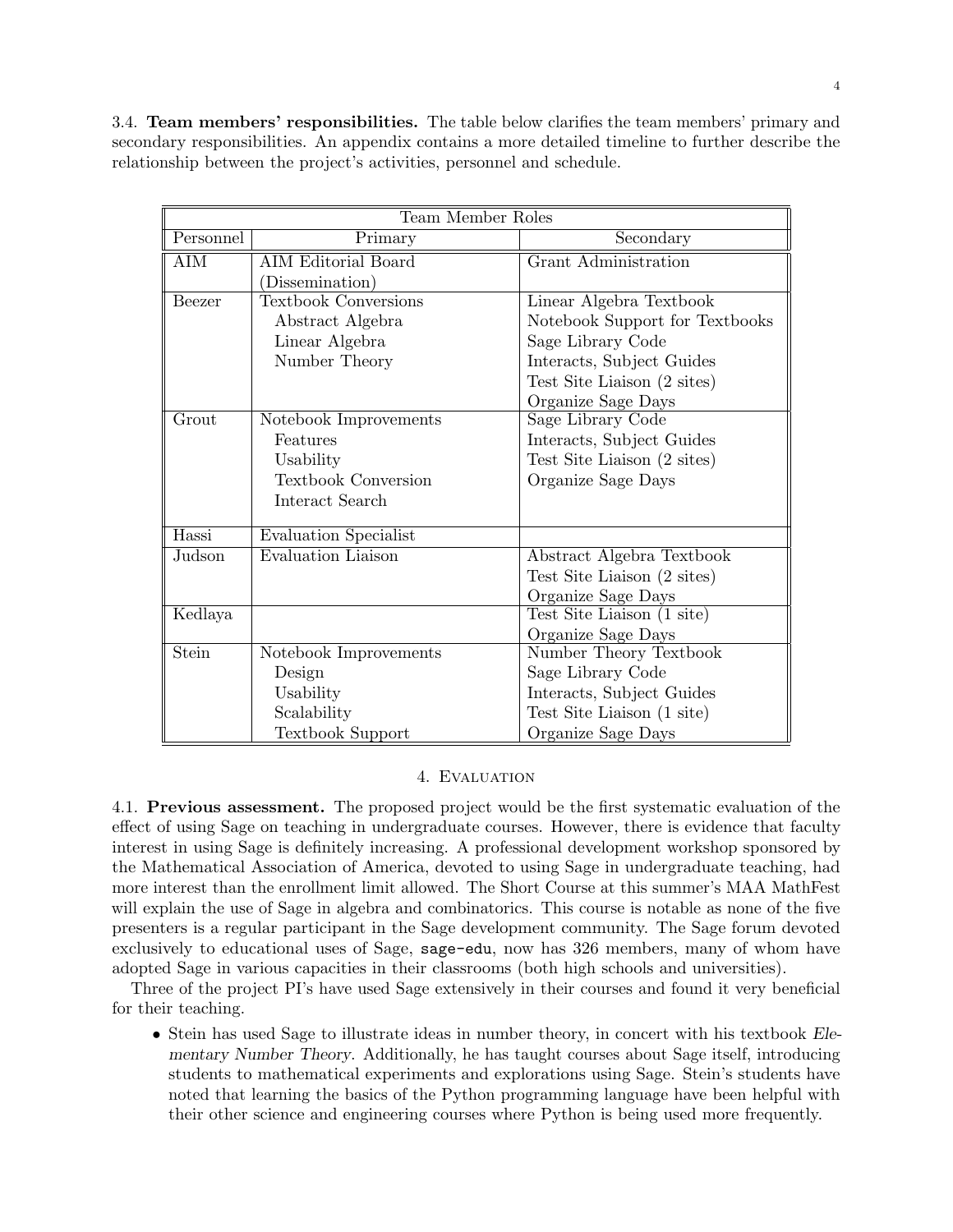5

- Grout has used Sage in several courses, including as an extensive classroom demonstration aid in calculus, numerical analysis, modeling, and linear algebra courses. He also had students do many assignments using Sage in modeling and numerical analysis, and provided worksheets to supplement classroom discussions in calculus and linear algebra. The online Sage notebook sharing and publishing features made it easy to dynamically explore student questions in the classroom and publish the resulting worksheets to students, collaborate with faculty around the world in developing worksheets, and work with students on their homework. The open-source nature of Sage made it easy to modify Sage to accommodate teaching strategies (i.e., the curriculum drove the technology, and not the other way around). Students also appreciated that Sage would be free to use after they graduated, and at least one student plans to use Sage in their future high school classroom. Grout also helped a small graduate student research group collaborate using Sage, and the sharing features of the Sage notebook and extensive graph theory functionality was central to the process.
- Beezer has used Sage in several courses, tightly integrating it into three semesters of abstract algebra, along with using Judson's free Abstract Algebra: Theory and Applications. The ability to explore complicated permutation groups, or non-trivial field extensions, made the course much richer, and student evaluations reflected the belief that they had indeed seen and learned things that would not have been possible in a traditional course. Other than possibly Magma (which is prohibitively expensive) no other software could have provided this experience.

4.2. Sharpened questions. The emphasis in the evaluation is on faculty change and less on student outcomes. Accordingly, we will focus on the benefits of using open source texts and tools for instructors' knowledge and practices in teaching mathematics. We will study these issues by focusing on the activities, factors, and challenges that instructors face and deal with while adopting and using the open tools and materials. We will explore how and to what extent instructors who attend the workshops proceed with the implementation of the tools and material in their mathematics classes. All these research questions are importantly intertwined with questions of "How?" that help to understand the benefits and challenges of use of the open source texts and tools as well as the changes in the instructors' teaching practices and in their students' learning.

More detailed questions will be used in the survey measures and interviews. In the pre-survey, for example, questions of the type "Why?" will consist of inquiries such as: Why do instructors attend the workshop; what kinds of knowledge and expectations do they have concerning the open source texts and tools; and in what way do they think that using open sources and materials will help their teaching of mathematics? In the follow-up survey, instructors' reports, and interviews, we will ask about the instructors' experiences and benefits in using the open source texts and tools in their own classrooms. Accordingly, we will ask the instructors to explain possible reasons for their successes or failures in using the tools and sources. As well, both in the SALG instrument and in the focus-group interviews, we will explore students' experiences, obstacles and gains from using the sources and tools in learning mathematics. In addition to asking about student learning gains, other items will probe aspects of students' experiences in their mathematics classes and how these did or did not help their learning. These data will also answer questions about why or why not did students find the tools and material helpful for their learning.

4.3. Dynamic textbooks. The use of dynamic textbooks provides a very interesting area for multiple research questions on instruction and practices. Within the rather limited resources, we will be able to capture only a snapshot of these various interesting issues. However, as part of the project we will explore all the relevant literature related to these issues and also possibilities for more thorough later investigation about the use of dynamic textbooks.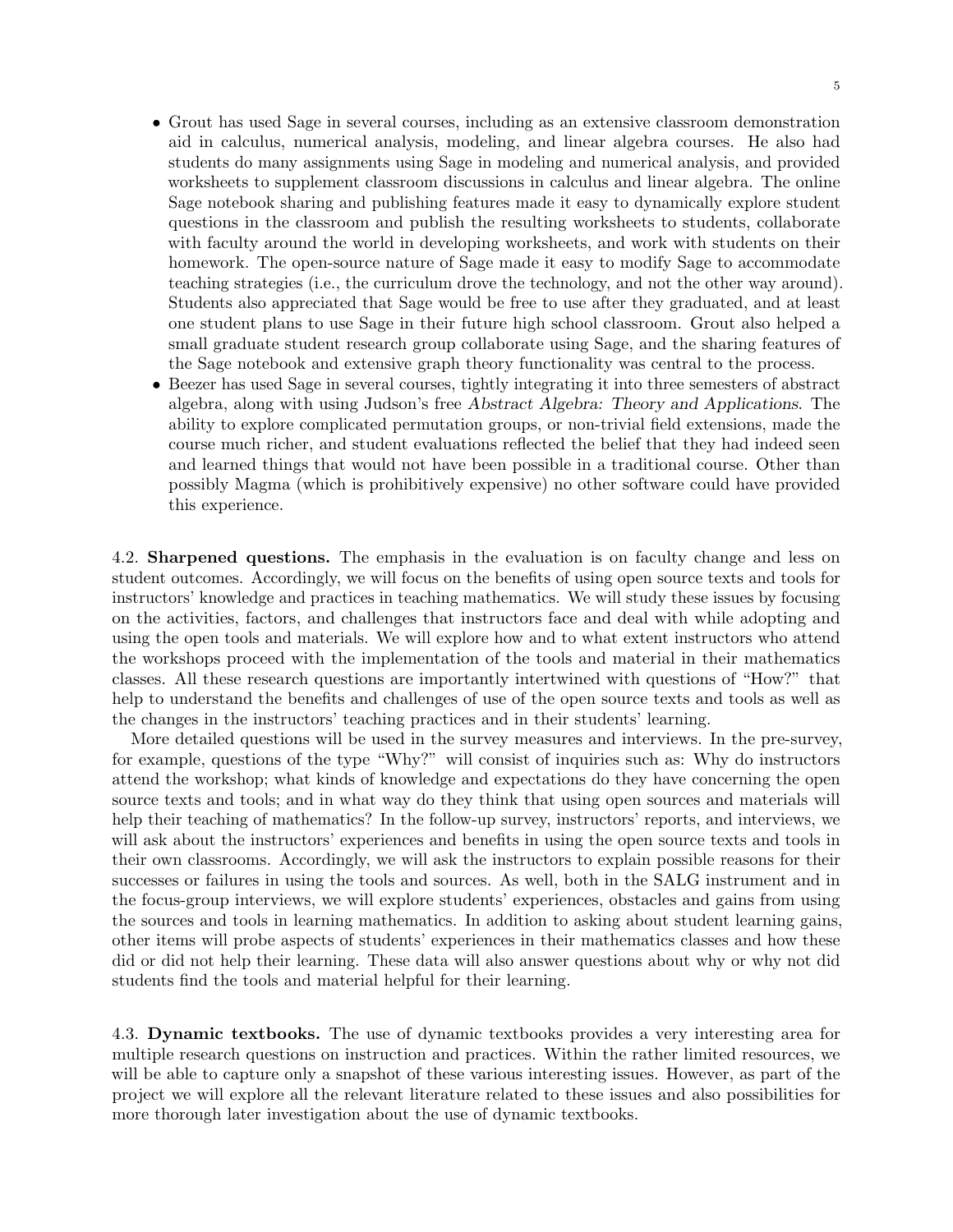4.4. Observing network interactions. Research questions related to detailed study of modifications in instructional practices and changes in instructors' and students' behavior are definitely interesting and worth exploring. We will explore and use existing research and literature on these issues. Instructors' adoption and use of the Sage material and tools for their own teaching will be studied by follow-up surveys, interviews, and instructors' reports after their one-year implementation. The project team will also observe the instructors' mathematics classes and gather notes during the site visits to the institutions. In addition to the notes from the site visits and the instructors' reports, questions about changes both in instructors' and students' activities and collaboration will be included in the follow-up surveys, interviews, and students' survey. By using Mercurial, a distributed source control management tool, it is also possible to track students' modifications to the material that are contributed back to open-source textbooks. In turn, observing student use (or misuse) of material in a Sage worksheet represents one way for an instructor to learn more about their students' behavior. However, detailed observations and analyses of network interactions and behavioral changes conducted by the team are beyond the scope of the present evaluation study.

#### 5. Technology

5.1. Sage server infrastructure. Whenever Sage is used via the notebook interface in a web browser, it communicates with the server functions of Sage (included in every copy), which may well be installed and running on the same computer as the notebook. More typically in an educational setting, the server software runs on a separate machine, accessible over the network. Properly configured, and on appropriate hardware, the server can support many users. The best example is the <sagenb.org> server, which has well over 30,000 accounts and has supported many courses (including several for the PIs). With minimal hardware and a stock installation, a server can comfortably service medium-sized groups, such as a single course. One of the principal activities of this project is to understand the use of the notebook server in undergraduate mathematics courses and make the necessary improvements to reliably support more users concurrently.

A notebook server is more complicated than a typical web server, as it responds to regular interactions with each user, with later queries (calculations) relying on previous results (other calculations). And it is easy for a user to ask for an incredibly intensive computation (intentionally, or not). With test sites using <sagenb.org>, or dedicated instances housed physically at the University of Washington, improvements to the notebook can be studied carefully and further work on design and configuration will be suggested. In order to limit the scope of our activities, we have eliminated placing and administering physical servers at test sites as part of this study.

Our proposal stated the goal that improvements will allow the notebook to "robustly handle up to 250 simultaneous users viewing worksheets and doing typical computations for an undergraduate course when running on a single high-end server." The only area of our budget that we did not reduce was programming support for the notebook, so we remain committed to this goal, and have focused our attention here by eliminating local server support. We will do this through systematic benchmarking and subsequently rewriting key parts of the Sage notebook server software.

In principle, the Sage server could scale to serve arbitrarily many users, just as Google scales its services for search, mail, maps and discussions. This project will help the Sage server progress in that direction. We emphasize that solving these scalability problems is a difficult challenge, but we believe we have the resources, personnel and community to achieve success in greatly improving network access to Sage servers.

5.2. Sage usage. With no salespeople, no invoices and having granted a worldwide free license, it is very difficult to track the use of Sage. Examples of twenty-four notebook server installations can be found on the Sage wiki [\[9\]](#page-8-6) but these are self-reported by people who also happen to frequent the Sage discussion groups. There surely are more that have not been reported. So other measures of Sage use and acceptance can be used as proxies.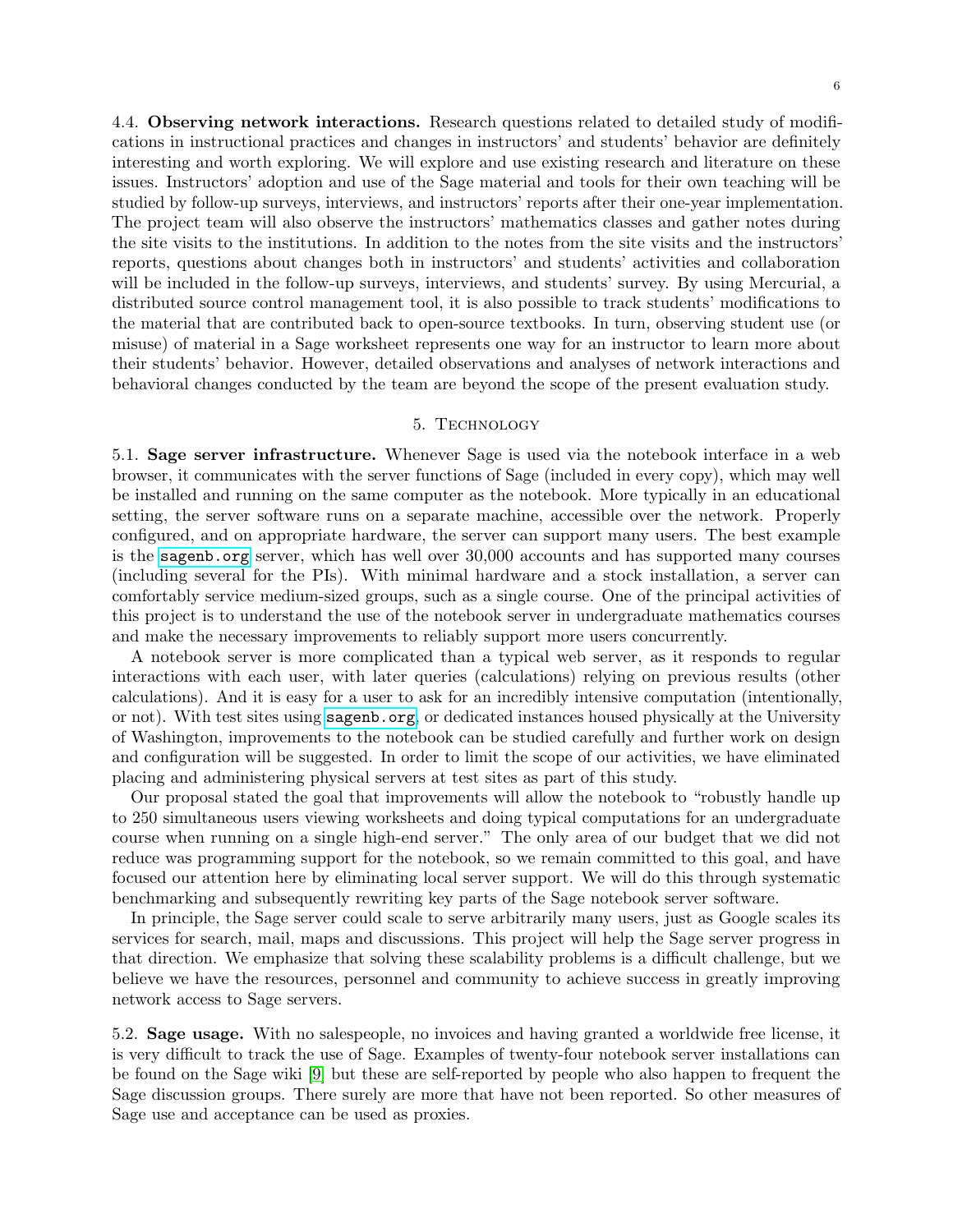The Sage support forum has 1,796 members, the development forum has 1,224 members. Actual contributors to the development process (code, build system, documentation) number roughly 200, from around the world. The Sage website has 80,000 visitors each month, with at least 6,000 downloads each month.

5.3. Sage server costs. As suggested above, a Sage server can be run on commodity hardware, or on high-end servers. A Sage server for a single user can be run on a \$250 netbook. <sagenb.org> is one of four \$25,000 servers (each with 24 cores) installed at the University of Washington. So the cost varies depending on the situation and expected use. In practice, a less powerful device (like a netbook) is going to provide a better experience connecting over the network to a more powerful Sage server rather than running a copy of Sage locally, whereas a reasonably priced laptop can provide an excellent dedicated local Sage session for a single user. However, in an educational setting, the advantages of centralized administration and platform-independence of a large server, such as <sagenb.org>, have led us to concentrate on this scenario for our test site partners.

## 6. Dissemination and Impact

6.1. Textbook conversion assessment. The conversion of textbooks to an online format is a technical issue, and the conversion is considered successful if the textbook becomes available in an online format suitable for classroom use. This includes high-quality typesetting, ease of navigation, etc. This will be judged by the students and instructors using the book, and will be part of the planned evaluation.

6.2. AIM as an established authority. At present there exist many websites listing open or free textbooks, but none (to our knowledge) which provide a detailed evaluation and approval process for those textbooks. AIM can provide objective and subjective criteria to evaluate free textbooks, based on the suitability of those books for specific courses. This will make it possible for instructors to more easily determine if there is a free textbook they could consider for a class.

The "Affordable Textbook Campaign" of the Student Public Interest Research Group [\[6\]](#page-8-7) considers free textbooks a strategic element of their national advocacy effort. Rob Beezer and David Farmer have a close working relationship with the director of this campaign, Textbook Advocate Nicole Allen. This group has:

- Attracted more than 2,000 faculty to sign their "Statement of Intent" to consider open textbooks in their textbook adoption decisions.
- Trained student members of campus PIRG chapters to personally visit their faculty to explain the benefits and high quality of open textbooks.
- Created the "Open Textbook Catalog" [\[8\]](#page-8-8) featuring open textbooks that are in use at colleges and universities and sponsoring paid reviews by faculty familiar with the texts.

The AIM Editorial Board will take this process one step further by providing a knowledgeable independent evaluation by experts in the discipline. As one of seven NSF-funded mathematical institutes, AIM has credibility in the mathematics community. An independent evaluation by AIM of course materials will carry a mark of reliability that potential instructors can trust. Also, we believe AIM's efforts to develop an approval process will generate some publicity in the community. This will address two of the main barriers to adopting free textbooks: the lack of awareness by many instructors that free books are available and the perception that they cannot equal the quality of the commercial counterparts.

6.3. Dissemination audience. PI Rob Beezer and AIM Director of Programming David Farmer are involved with the Community College Consortium for Open Education Resources and have discussed AIM's plans for free textbook approval with CCCOER director Jacky Hood. In addition to the proposed website, AIM will make free textbooks part of its outreach efforts, including advertising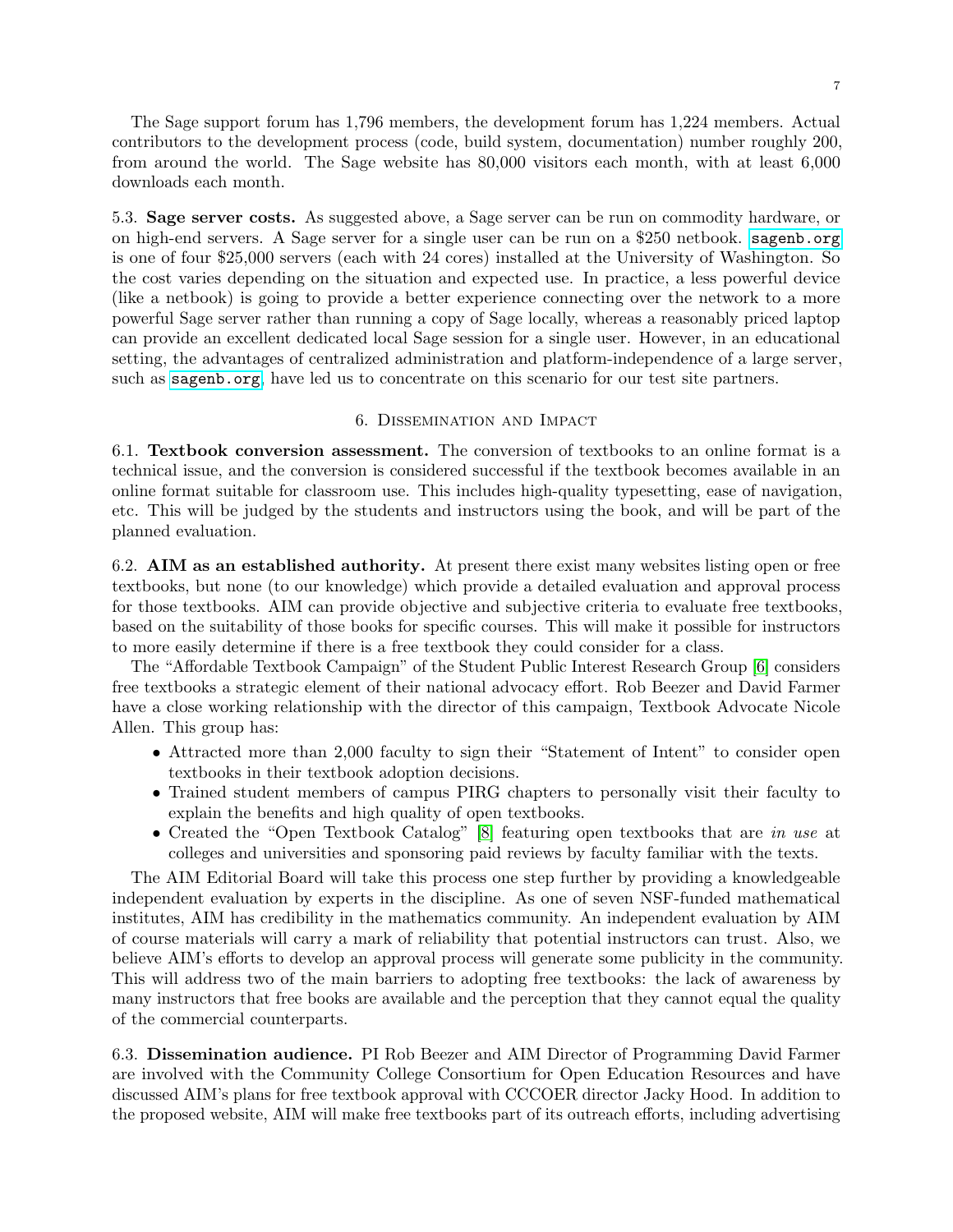at the AIM booth at the national Joint Mathematics Meeting each January. The Student PIRG campaign can provide very broad exposure for our efforts.

6.4. Broad appeal of open textbooks. The proposed approval process for free textbooks is not limited to the Sage-enabled books considered in this grant. We believe that the barriers to adopting Sage-enabled books is comparable to those facing free textbooks in general. The AIM approval process will provide detailed information about the suitability of these textbooks, including information on the technical requirements (which will be low for those books passing approval). We believe this will enhance adoption in the wider community.

## 7. BUDGET

7.1. Support for test-site preparation. Our revised budget includes \$40,000 in stipends for test sites. These monies are intended for summer work by faculty to familiarize themselves with Sage and open textbooks as they prepare their courses for new materials, tools, and approaches. We have not encumbered these stipends with exact stipulations on their use, in hopes that each institution will have the flexibility to use them most effectively.

7.2. Server placement and maintenance. As described above, we have eliminated the purchase and placement of physical servers at two test sites, partly to reduce the range of the project's initiatives and partly to reduce the overall budget. We will instead concentrate on the global server, <sagenb.org>, located at University of Washington. This server was purchased with a National Science Foundation grant from the screms program, and will be maintained by the University of Washington for the duration of the UTMOST project.

7.3. Reallocated technology expenditures. Our budget allocates \$2,000 annually for system administration in the two years when test sites will be actively using <sagenb.org>. This was previously meant to support the physical servers placed at test sites, but will now be used to insure availability and responsiveness of <sagenb.org> for the purposes of the project.

Our budget reductions have been spread thoughtfully throughout all areas. One of the few places with no reduction is funds to pay for student and consultant work on Sage infrastructure. With a greater focus by utmost on central servers such as <sagenb.org> we felt it was important to continue to dedicate substantial funds to improvements in the scalability of notebook servers. So with budget reductions elsewhere, this expense is now a proportionately greater part of our budget.

## 8. Additional Notes

8.1. Human subject approval. IRB approval for evaluation activities at the University of Colorado has been granted for the first year of the project. This IRB application will be updated as the project proceeds and the evaluation instruments for later years are prepared.

IRB approval for evaluation activities at Stephen F. Austin State University is in progress and a letter should follow this response in a matter of days.

8.2. Budget impact summary. We have been asked to reduce the project budget by 12.5%. The following explanations (with precise reductions) summarize the choices we have made through an examination of the project's proposed activities and the necessity of each expense. Dollar figures in parentheses at each item include relevant indirect costs, and total to the \$75,000 reduction achieved on budget forms. Other dollar figures are exclusive of indirect costs.

Summer Salary, Stein (\$21,452): Stein's summer participation has been reduced by a single month. This will lessen the amount of work done to design, lead and implement improvements in the notebook server (<sagenb.org>) and contributions of interacts and subject guides to Sage. Funds for student and developer projects have not been reduced, so much of the server improvements will be accomplished as originally planned.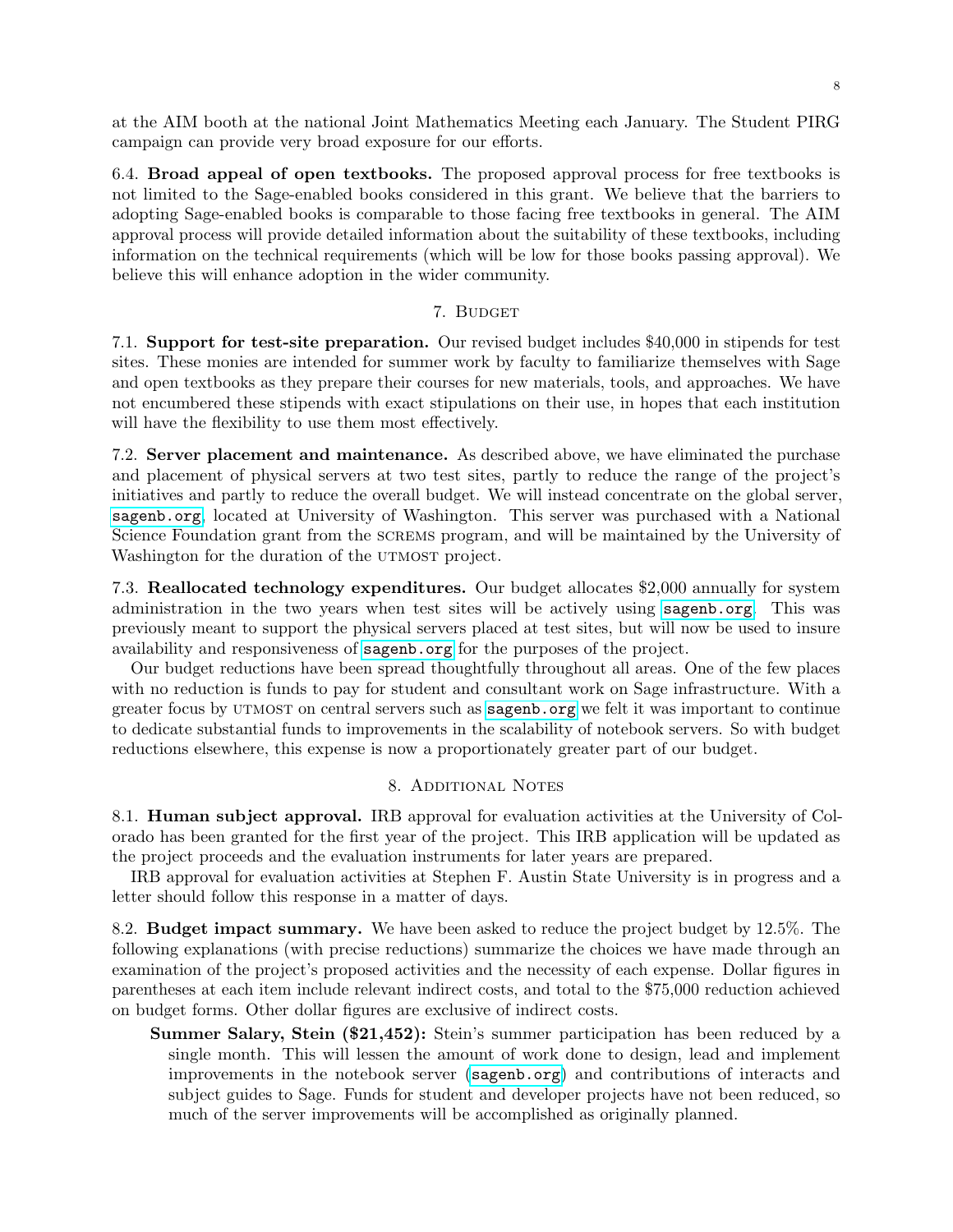- Summer Salary, Beezer (\$14,960): Beezer's summer participation has been reduced by a single month. This will lessen the number of additional textbooks that will be Sage-enhanced and the contributions of code, interacts and subject guides to Sage, but should not affect the creation of a system for converting textbooks.
- Test Sites: The number of test sites have been reduced from five annually to four.
	- Stipends (\$12,600): Reducing the number of test sites gives a 20% reduction in stipends. Servers (\$3,780): As discussed above, we have eliminated our placement of two \$1,500 experimental servers at test sites.
	- Evaluation (\$3,635): With a reduction in the number of test sites, certain variable costs have been proportionately reduced and some adjustments will be made in reporting. Given the overall positive reviews of the evaluation portion of our proposal, and significant fixed costs (e.g. survey and interview design), we have greatly limited the reductions here (to about 4.4%).
- AIM Open Textbook Initiative (\$6,300): Funds for dissemination as part of the open textbook initiative at AIM have been reduced by \$5,000 over the entire life of project, which will partly limit the number of books which can be evaluated.
- Sage Days (\$5,670): Since submitting our original proposal, the Sage project has received a grant from National Science Foundation compmath program (with Stein as co-PI), to fund a series of Sage Days workshops. One workshop is devoted to the Sage Notebook web interface, which is a key feature for education and delivering Sage-enhanced textbooks, and overall is critical to the objectives of this grant. By combining one of the workshops for this grant with the compmath-supported workshop on the notebook, we have reduced our funding request for one workshop by half. This should have no negative impact on the quality of the workshop, and quite possibly there will be greatly increased synergy between key notebook developers and a group of educators that rely heavily on the notebook in their teaching.
- Travel (\$4,725): Travel funds have been reduced by \$3,750 per person over the entire life of the project. The reduced in-person interaction will be replaced by online, email, and phone meetings.
- Computers (\$1,876): Since submitting our proposal, Grout has purchased a new laptop (partially funded by his home institution), which is available for his use on the utmost project. With a better estimate of the total cost, the request for a powerful desktop computer to use for Beezer's textbook conversions and Sage development work has increased by \$111.

#### **REFERENCES**

- <span id="page-8-5"></span>[1] Research experiences for undergraduate faculty, AIM Workshop, July 2009, [http://www.](http://www.aimath.org/pastworkshops/relant2.html) [aimath.org/pastworkshops/relant2.html](http://www.aimath.org/pastworkshops/relant2.html)
- <span id="page-8-1"></span>[2] CSUDH "Student Demographics" report, December, 2009, [http://www.csudh.edu/univadv/](http://www.csudh.edu/univadv/documents/publications/csudh_student_demographics_200912.pdf) [documents/publications/csudh\\_student\\_demographics\\_200912.pdf](http://www.csudh.edu/univadv/documents/publications/csudh_student_demographics_200912.pdf)
- <span id="page-8-2"></span>[3] CSUDH Gateways Math-Science Project, <http://www.csudh.edu/classTitleVGateways/>
- <span id="page-8-3"></span>[4] CSUDH Louis Stokes Alliance for Minority Participation, [http://www.nbs.csudh.edu/](http://www.nbs.csudh.edu/biology/lsamp/index.html) [biology/lsamp/index.html](http://www.nbs.csudh.edu/biology/lsamp/index.html)
- <span id="page-8-0"></span>[5] US Department of Education Accredited Postsecondary Minority Institutions, Spring 2007, <http://www2.ed.gov/about/offices/list/ocr/edlite-minorityinst-list-tab.html>
- <span id="page-8-7"></span>[6] Make Textbooks Affordable, The Student PIRGS, [http://www.studentpirgs.org/](http://www.studentpirgs.org/textbooks/campaign) [textbooks/campaign](http://www.studentpirgs.org/textbooks/campaign)
- <span id="page-8-4"></span>[7] National Association of Mathematicians, <http://www.nam-math.org/>
- <span id="page-8-8"></span>[8] Open Textbook Catalog, The Student PIRGS, [http://www.studentpirgs.org/open](http://www.studentpirgs.org/open-textbooks/catalog)[textbooks/catalog](http://www.studentpirgs.org/open-textbooks/catalog)
- <span id="page-8-6"></span>[9] Sage Notebook Servers, <http://wiki.sagemath.org/sagenb>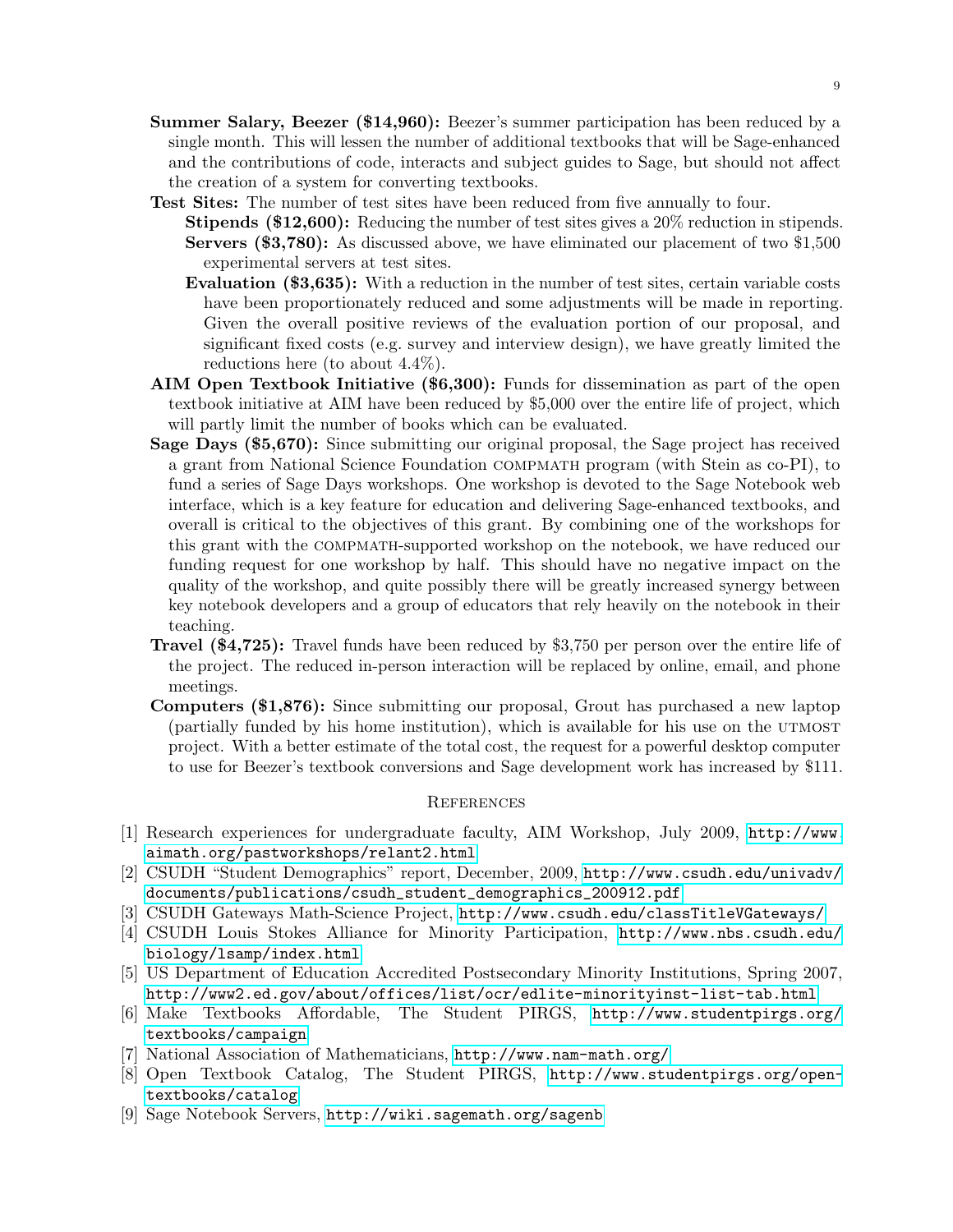| Summer 2013<br>AY 2012-13<br>Summer 2012<br>UTMOST Project Timeline<br>AY 2011-12<br>Summer 2011<br>11<br>$\rm{AY}$ 2010<br>Summer 2010 |           |                |                                                                        |                                                               | Subject guides<br>Improvements<br>Sage Library<br>Notebook                          | Data analysis<br>Final report                                                              | Evaluation                                     |                |                                                                                       |
|-----------------------------------------------------------------------------------------------------------------------------------------|-----------|----------------|------------------------------------------------------------------------|---------------------------------------------------------------|-------------------------------------------------------------------------------------|--------------------------------------------------------------------------------------------|------------------------------------------------|----------------|---------------------------------------------------------------------------------------|
|                                                                                                                                         |           |                | Evaluate second<br>textbooks<br>group of $% \left( \mathcal{N}\right)$ | Liaison                                                       | Liaison                                                                             | Test site surveys<br>Data analysis<br>interviews<br>Teacher                                | Evaluation<br>Liaison                          |                | ${\tt development}$<br>Notebook                                                       |
|                                                                                                                                         |           | Sage Days      | approved books<br>Create website:<br>requirements,                     | subject guides<br>conversions<br>Textbook<br>Interacts,       | Improvements<br>subject guides<br>conversions<br>Notebook<br>Textbook<br>Interacts, | Post-workshop<br>Data analysis<br>interviews<br>workshop<br>Observe<br>Teacher<br>survey   | Evaluation                                     |                | Liaison, NSCC<br>conversions<br>scalability<br>Notebook<br>Textbook<br>features,      |
|                                                                                                                                         |           |                | Evaluate first<br>textbooks<br>group of                                | Liaison, Reed                                                 | Liaison                                                                             | Interview design<br>Surveys: Test<br>Data analysis<br>pre-workshop<br>Site visits<br>site, | Liaison, SFASU                                 | Liaison, CSUDH | support for<br>textbooks<br>Notebook                                                  |
|                                                                                                                                         |           | Sage Days      | requirements<br>textbook<br>Release                                    | content, system<br>conversions:<br>Textbook                   | Interact search<br>Improvements<br>Sage Library<br>Notebook<br>Interacts            | Post-workshop<br>workshop<br>Observe<br>$s$ urve $y$                                       | conversion<br>Textbook                         |                | Number theory<br>support for<br>textbooks<br>Notebook<br>textbook                     |
|                                                                                                                                         |           | Site Selection | Form Editorial<br>Board, design<br>requirements                        | Sabbatical leave:<br>rary<br>Textbook<br>Sage libr<br>content |                                                                                     | Post-workshop<br>Pre-workshop<br>survey design<br>survey                                   | preparation and<br>conversion<br>Textbook      |                | management<br>Notebook<br>$\it{scalarality}$<br>Notebook<br>$\operatorname{features}$ |
|                                                                                                                                         |           |                |                                                                        | conversion<br>Textbook<br>system                              |                                                                                     |                                                                                            | preparation<br>textbook<br>Abstract<br>Algebra |                |                                                                                       |
|                                                                                                                                         | Personnel | All            | <b>AIM</b>                                                             | Beezer                                                        | Grout                                                                               | Hassi                                                                                      | Judson                                         | Kedlaya        | Stein                                                                                 |

Appendix: Timeline